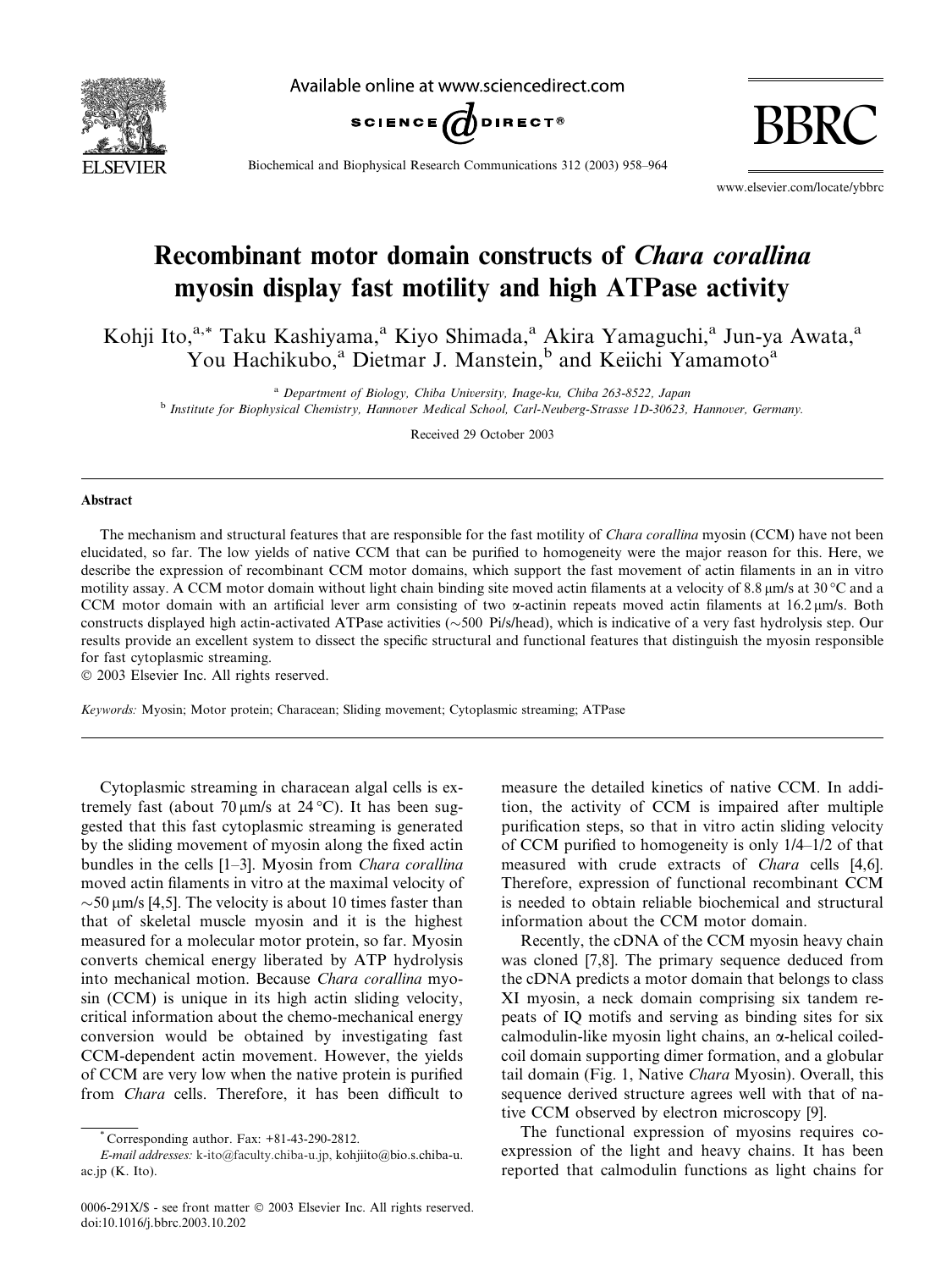

Fig. 1. Schematic diagrams showing native Chara myosin and the recombinant Chara myosin constructs used in this study. The domain structure of native CCM has been deduced from its amino acid sequence. Native Chara myosin has a neck region with six IQ motifs. Thus, it is supposed that six calmodulin-like light chains bind to each heavy chain. The length of the six IQ motifs is estimated to be 24 nm. According to the lever arm model, the neck region serves as amplifier of smaller conformational changes in the motor domain. CCMMD is composed of the globular head of *chara* myosin followed by a flexible linker and eYFP. CCMMD-2R has an elongated rigid domain consisting of two a-actinin repeats inserted between the globular head and the flexible linker of CCMMD. The combined  $\alpha$ -actinin repeats are 12 nm long and they are expected to function as artificial lever arm.

many unconventional myosins [10–17]. However, the CCM heavy chain did not associate with Chara calmodulin when both polypeptides were co-expressed using the baculovirus–insect cell system (Kashiyama and Awata, unpublished observation). Previously, we expressed a chimeric myosin comprising the motor domain of CCM and the neck and tail domains of Dictyostelium myosin II [18]. This construct has two IQ motifs, to which the regulatory and essential light chains of Dictyostelium myosin II bind. The length of the lever arm of this chimeric Chara myosin was one-third of that of the native Chara myosin [7,8]. According to the lever arm theory, actin sliding velocity should be proportional to the length of the lever arm [19,20]. Therefore, the velocity produced by the chimeric myosin was expected to be one-third of that of native CCM,  $\sim$ 17  $\mu$ m/s. However, contrary to expectation, the observed actin sliding velocity was only  $3.2 \text{ µm/s}$  [18].

There might be several reasons for this lower velocity of the chimeric myosin. The most likely reason is that the light chains and/or light chain binding sites of Dictyostelium myosin II interfere with conformational changes in the CCM motor domain. In fact, it has been shown that the N-terminus of the motor domain interacts with the essential light chain [21,22]. It has also been reported that the actin sliding velocity of a chimeric myosin comprising a skeletal muscle myosin motor domain and the neck domain (light chain binding site and light chains) of smooth muscle myosin was only 1/40 of that of skeletal myosin [23]. Therefore, we generated two

constructs that were designed to avoid the interference by light chains from a different kind of myosin. One construct corresponds to the CCM motor domain (CCMMD) fused to enhanced yellow fluorescent protein (eYFP) by a flexible joint. This CCMMD construct does not have light chain binding sites and light chains (Fig. 1, CCMMD). The other to which we refer as CCMMD-2R consists of the CCMMD and two triple coiled-coil repeats of a-actinin connected to eYFP via a flexible linker (Fig. 1, CCMMD-2R). The rigid  $\alpha$ -actinin repeats have been shown to function as lever arm when fused to the motor domain of Dictyostelium myosin II [20,24,25]. Both constructs had much higher motile and ATPase activity than the chimeric CCM constructs produced previously. Our results provide definite evidence that the cloned cDNA encodes the myosin responsible for fast cytoplasmic streaming of Chara corallina. The successful expression of these CCM constructs in this study opens the possibility to unravel the mechanistic and structural features responsible for their high motile activity.

## Materials and methods

Reagents. Restriction enzymes and modifying enzymes were purchased from New England Biolabs (Beverly, MA). EDTA, EGTA, DTT, and ATP were purchased from Wako Chemicals (Osaka, Japan). Protease inhibitors and phalloidin were purchased from Sigma (St. Louis, MO).

Plasmid construction and protein expression. The expression vector for the production of CCMMD-2R was generated as follows. Plasmid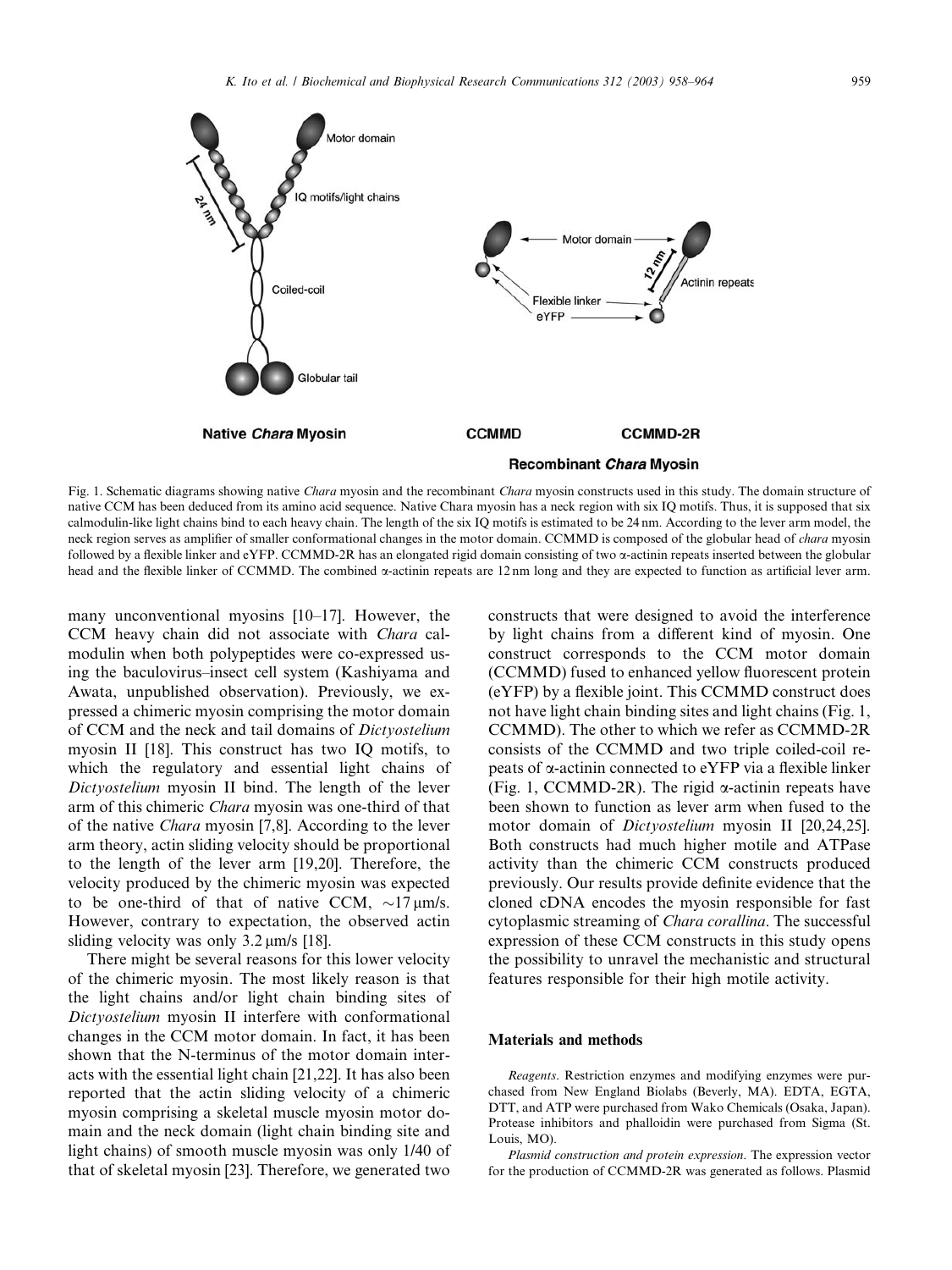pTIKL CCM730/Dd II neck and tail, which encodes Glu4–Gln730 of the CCM heavy chain and Leu751-A2116 of Dictyostelium myosin II heavy chain [18], was mutated by site-directed mutagenesis using the ExSite PCR-Based Site-Directed Mutagenesis Kit (Stratagene, CA). The sequences of the oligonucleotides used to create the mutations were 5'-CTAATGTTTTAAATGAAGCTGCTTCTCGAGTTAGCT CGTATTGAAGAAGCTCGTG-3' and 5'-ATCTTAAGGTATCT AAAATAGCCATTTGACCGGCGCGCAGG-3'. The resultant plasmid, pTIKL CCM746/DdII neck and tail, encoded Glu4–Ala746 of the CCM heavy chain. This plasmid was cut with XhoI and SacI and ligated with a XhoI–SacI fragment from pM790-2R-eYFP (S. Zimmermann, D.J. Manstein, unpublished work). The resultant construct encodes CCM heavy chain residues 4–746 followed by Gln266–Asp503 of Dictyostelium a-actinin, a flexible linker (GSGGSGGSGGSG), eYFP, and a  $(His)_{8}$ -tag.

PTIKL CCMMD was made as follows. A XhoI site was created upstream of the flexible linker of pM790 2Re YFP by site-directed mutagenesis using the ExSite PCR-Based Site-Directed Mutagenesis Kit. The sequences of the oligonucleotides used to create the mutations were 5'-GATCTAGAATCTCGATCTTCAATCTTTTGG-3' and 5'-TCGA GCAGGATCAGGAGGATCAGGAGG-3'. The resultant DNA encodes the flexible linker,  $eYFP$ , and  $(His)_{8}$ -tag. This construct was cut with XhoI and SacI and ligated with XhoI-SacI digested pTIKL CCM 746/DdII neck and tail. The resulting construct encodes CCM heavy chain residue 4–746 followed by a flexible linker (GSGGSGGSGGSG), eYFP, and a  $(His)_8$ -tag. Residue 746 of CCM corresponds to residue 766 of Dictyostelium myosin II. It was shown previously that loss of the peptide between 754 and 761 of Dictyostelium myosin II leads to decreased thermal stability and altered kinetic behavior, suggesting that this region is important for proper motor protein function [26,27].

The resultant pTIKL CCMMD and pTIKL CCMMD-2R were separately electroplated into Dictyostelium Ax2 cells and transformants were selected in the presence of  $30 \,\mu\text{g/ml}$  G418 in the HL5 medium containing 60  $\mu$ g/ml each of penicillin and streptomycin.

Protein purification. CCMMD and CCMMD-2R were purified as described [28]. Rabbit skeletal muscle actin was prepared using the method of Spudich and Watt [29]. Protein concentration was determined using the CoomassiePlus protein assay reagent (PIERCE, IL) for CCMMD and CCMMD-2R with Dictyostelium S1 as the standard. The concentrations of *Dictyostelium* S1 and actin were determined spectrophotometrically using extinction coefficients of  $0.80 \text{ cm}^2/\text{mg}$  at 280 nm for S1 [30] and 0.62 cm2/mg at 290 nm for actin [31].

In vitro motility assay. An antibody-based version of the in vitro sliding filament assay was used, corresponding to a modified version of the method described by Reck-Peterson et al. [32]. Briefly, a flow chamber  $(5 \times 10 \text{ mm})$ , about 7 µl of chamber volume) was prepared using a nitrocellulose coated coverslip and a glass slide, as described by Kron et al. [33]. Protein G (0.5 mg/ml in Hepes, pH 7.4, Zymed Laboratories, CA) was adsorbed to the surface of the flow chamber for 30 min at room temperature. The chamber was washed with  $4 \times 100 \,\mu$ l HBS (10 mM Hepes–KOH, pH 7.4, 150 mM NaCl). Next, anti-GFP monoclonal antibody (0.2 mg/ml in HBS, Sigma, MO, Cat. No. G6539) was introduced into the chamber and left for 3 h at  $4^{\circ}$ C. After antibody adsorption, the chamber was washed with  $4 \times 100 \,\mu$ l HBS. Then, CCMMD or CCMMD-2R (0.1–0.2 mg/ml in HBS) was added to the chamber and left for  $1-3h$  at  $4°C$ . Before the introduction of F-actin labeled with rhodamine–phalloidin, the myosin coated flow chamber was washed with unlabeled F-actin and  $Mg^{2+}$ -ATP in order to block residual denatured myosin. The assay buffer used in the in vitro motility assay contained 25 mM Hepes, pH 7.4, 25 mM KCl, 4 mM MgCl2, 1 mM EGTA, 2 mM ATP, 10 mM DTT, 12.8 mM glucose,  $120 \mu g/ml$  of glucose oxidase, and  $20 \mu g/ml$  catalase. The in vitro motility assay was performed at 30 or at  $22^{\circ}$ C. Average sliding velocities were determined by measuring the displacements of actin filaments that were smoothly moving for distances greater than  $10 \mu m$ .

ATPase assays. Steady-state ATPase activities were determined by measuring released phosphate using the method of Kodama et al. [34]

under the modified conditions described by Ruppel et al. [35]. We added 1 mg/ml BSA in the reaction mixture to prevent adsorption of motor proteins to plastic tubus and to stabilize motor proteins. The reaction mixtures for the assay of the basal  $Mg^{2+}$ -ATPase activity contained 25 mM Hepes (pH 7.4), 25 mM KCl, 4 mM MgCl<sub>2</sub>, 1 mM DTT, 1 mM ATP, 1 mg/ml BSA (Sigma, MO, Cat. No. A0281), and 3 µg/ml CCMMD or CCMMD-2R. The reaction mixtures for the assay of actinactivated  $Mg^{2+}$ -ATPase activity contained 25 mM Hepes (pH 7.4), 25 mM KCl, 4 mM MgCl<sub>2</sub>, 1 mM DTT, 1 mM ATP, 1 mg/ml BSA, 0.125–4 mg/ml F-actin, and 0.1–0.5 µg/ml CCMMD or CCMMD-2R. The reactions were initiated by the addition of ATP at  $30^{\circ}$ C. The AT-Pase reaction was stopped by adding perchloric acid after 0, 10, 20, and 30 min of incubation for the basal  $Mg^{2+}$ -ATPase activity and 0, 1, 2, and 3 min of incubation for the actin-activated  $Mg^{2+}$ -ATPase activity. A straight line was drawn by linear regression. Under this experimental condition, ATP hydrolysis rate was constant among four time points, showing that the high ATPase reaction was successfully measured.

Cosedimentation assays. CCMMD  $(0.5 \mu M)$  and phalloidin–actin  $(2 \mu M)$  were mixed in the cosedimentation buffer  $(25 \text{ mM})$  Hepes, 100 mM KCl, 4 mM MgCl<sub>2</sub>, and 1 mM DTT). After 10 min incubation. they were centrifuged at 200,000g for 10 min at  $22^{\circ}$ C with (3 mM) or without ATP.

## Results and discussion

#### **Constructs**

Fig. 1 shows the two recombinant CCM motor domain constructs used in this study. Construct CCMMD contains residues 4–746 of the CCM heavy chain, a flexible linker (GSGGSGGSGGSG), eYFP, and a histidine-tag. The CCMMD-2R construct contains the same domains and structural elements. However, while CCMMD lacks a lever arm region, CCMMD-2R has two a-actinin repeats inserted between the motor domain and the flexible linker. The rigid  $\alpha$ -actinin repeats have been shown to function as lever arms when fused to the Dictyostelium myosin II motor domain [20,24,25]. Both constructs were over-produced in Dictyostelium wild type cells (Ax2) and purified using the protocols developed for similar Dictyostelium myosin II constructs [28]. Yields and purity of both constructs were about 0.1 mg per 10 g of wet cells and >95%, respectively (Fig. 2).

## **Motility**

To investigate the motile activity of CCMMD and CCMMD-2R, we used an antibody-based version of the in vitro sliding filament assay [32,36]. The constructs were fixed to a glass surface by anti-GFP monoclonal antibody (see also, Materials and methods). Both CCMMD and CCMMD-2R supported continuous movement of actin filaments.

CCMMD moved actin filaments at a velocity of  $8.8 \pm 0.5$  µm/s at 30 °C ( $n = 81$ , Fig. 3) and  $6.2 \pm 0.5$  µm/s at 22 °C ( $n = 30$ ). This velocity is unusually fast for a construct without proper lever arm.

Because the folded conformation of CCMMD deduced by its amino acid sequence is the same as that of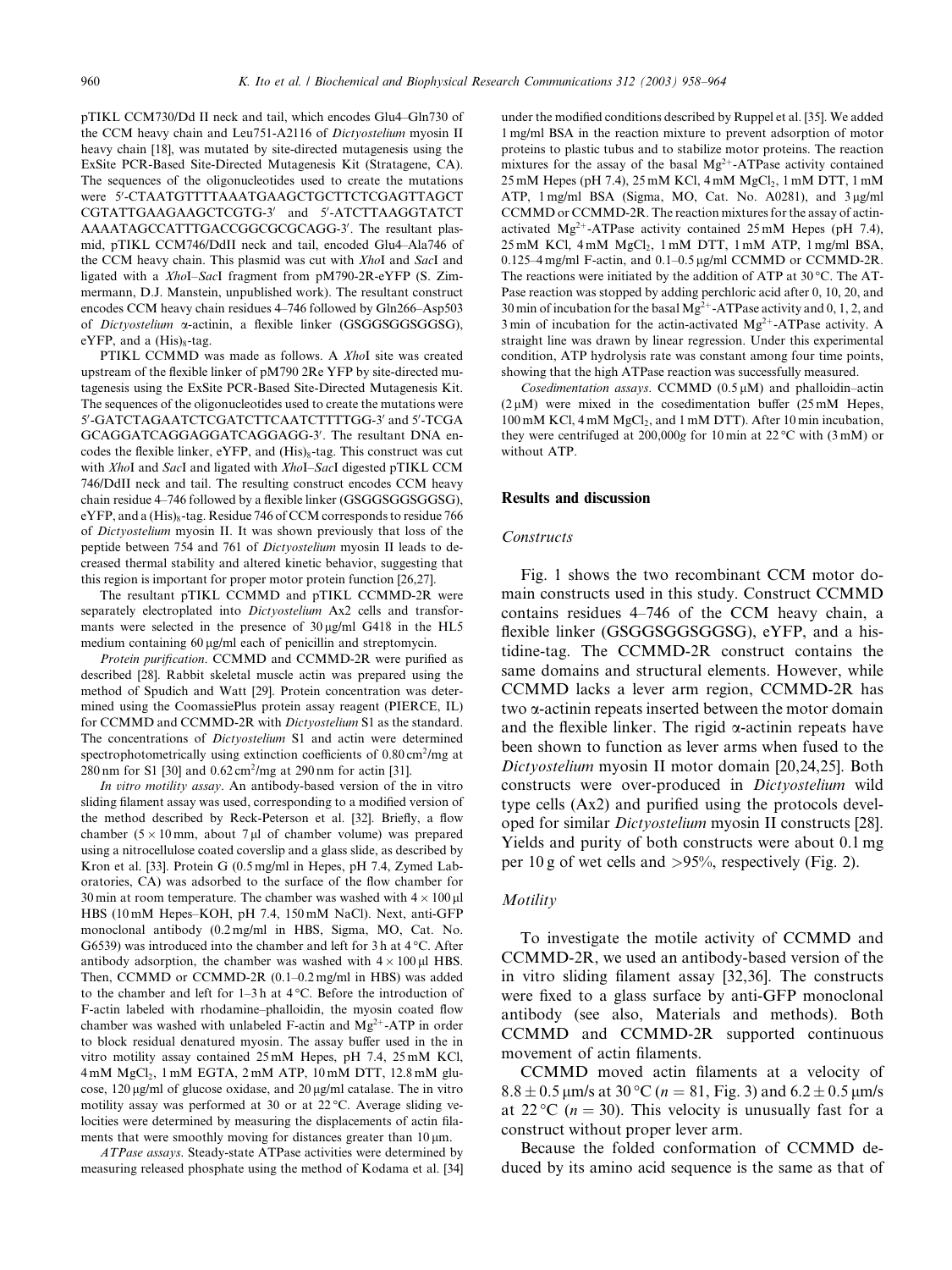

Fig. 2. SDS–PAGE of purified CCMMD and CCMMD-2R. The purity of CCMMD and CCMMD-2R was analyzed by SDS–PAGE using 12% gels. Note that the purity of the individual motor domain constructs was >95%.

Dictyostelium myosin II MD, we inferred the lever arm length of CCMMD from the crystal structure of Dictyostelium myosin II MD (Fig. 4, MD). Structural and molecular genetic studies have shown that the converter domain rotated around the switch-2 helix, which is also referred to as relay helix [24,37–40]. The fulcrum for the converter domain is at the distal end of the SH1 helix [37]. The residual lever arm length of the MD stemming from this rotation is 3 nm (Fig. 4, MD). Between CCM and the surface, there is a flexible linker, eYFP, anti-GFP antibody, and protein G, and it is not obvious where the other fulcrum point might be for the lever arm action, or whether eYFP, antibody, or protein G might contribute to the lever arm length. In the following argument, however, we assume that the other fulcrum point is at the flexible linker between CCM and eYFP (Fig. 1). Based on this assumption, the length of the lever arm of CCMMD is 3 nm, which is about 1/9 of that of the native CCM (27 nm, the sum of 3 nm for the converter region rotation and 24 nm for the light chain binding sites) [7,8]. If the sliding velocity is proportional to the lever arm length as proposed by the lever arm theory [19,20], the expected velocity of CCMMD is 1/9 of that of the native CCM. The velocity of cytoplasmic streaming in *Chara* cells at 30 and  $22^{\circ}$ C is approximately 100 and 70  $\mu$ m/s. Therefore, the expected velocity of CCMMD at 30 and  $22^{\circ}$ C is around 11 and 7.7  $\mu$ m/s, respectively. These values are similar to the velocity that was actually measured with CCMMD  $(8.8 \mu m/s)$  at 30 °C, 6.2  $\mu$ m/s at 22 °C). This indicates that CCMMD is fully functional molecular motor.

CCMMD-2R moved actin filaments at  $16.2 \pm 1.1$  µm/s at 30 °C ( $n = 90$ , Fig. 3) and  $12.2 \pm 1.8$  µm/s at 22 °C



Fig. 3. Histogram of the distribution of velocities of actin filaments sliding in the in vitro motility assay over CCMMD or CCMMD-2R surfaces. Only filaments with a minimum run length of 10  $\mu$ m were scored. Measurements for each construct were made with 80–90 actin filaments at 30 °C. Average actin sliding velocity of CCMMD and CCMMD-2R was  $8.8 \pm 0.5$  and  $16.2 \pm 1.0$  µm/s, respectively (mean  $\pm$  SD).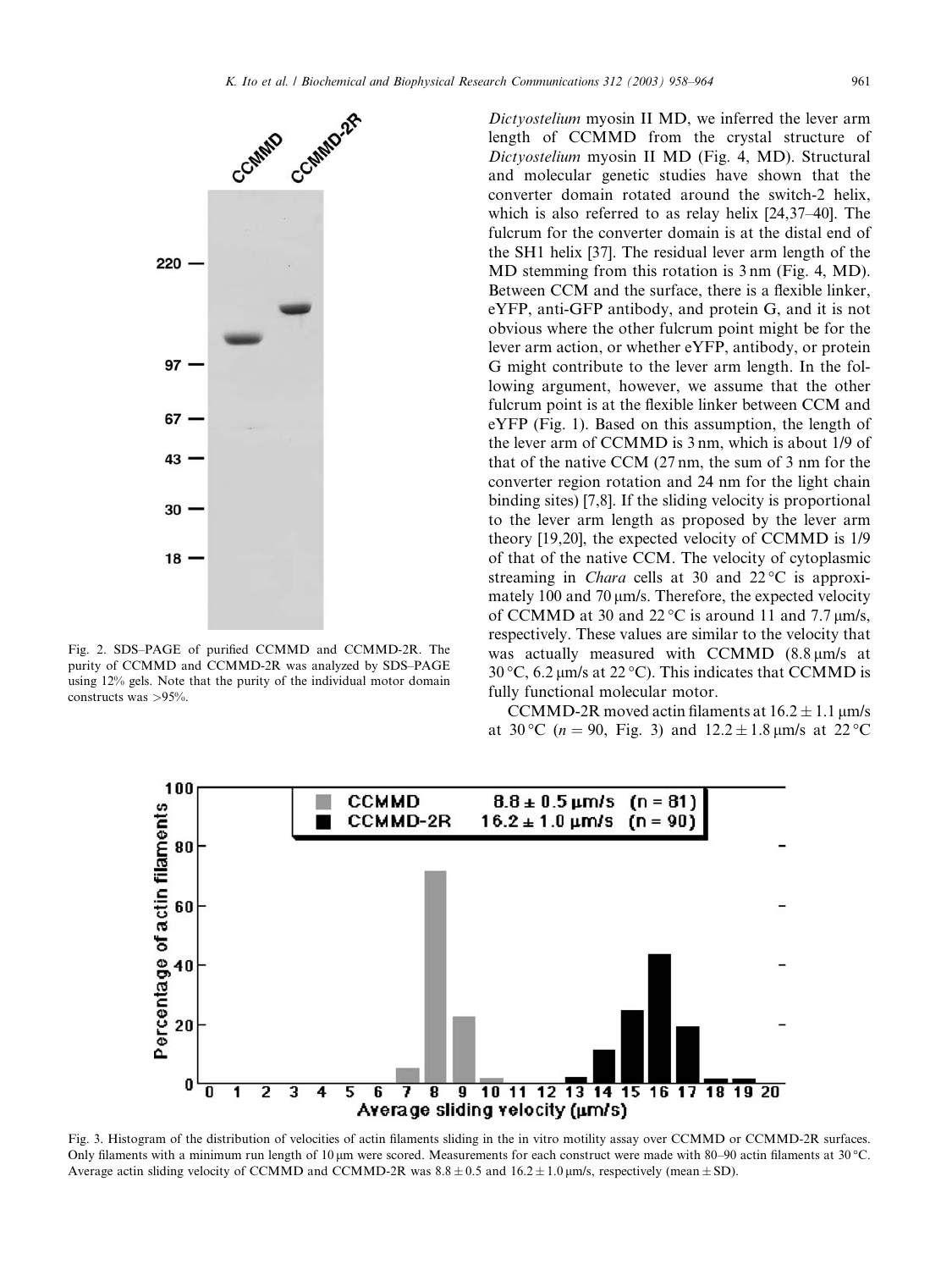

Fig. 4. Lever arm length of MD and MD-2R. MD, crystal structure of Dictyostelium myosin II MD (residues 2–766). Residue 766 of Dictyostelium myosin II corresponds to residue 746 of *chara* myosin. The fulcrum for the converter rotation is at the distal end of the SH1 helix, shown by star. The substantial lever arm length of MD by this rotation is 3 nm. MD-2R, crystal structure of Dictyostelium myosin II MD with the rigid a-actinin repeats. The substantial lever arm length of MD-2R by the converter rotation is 14 nm.

 $(n = 60)$ . Our estimate of the lever arm length of CCMMD-2R is 15 nm, which is the sum of 3 nm for the converter region rotation and 12 nm for the rigid  $\alpha$ -actinin repeats (Fig. 4, MD-2R) [25]. Therefore, the lever arm length of CCMMD-2R is about five times longer than that of CCMMD, and the velocity of CCMMD-2R is about two times faster than that of CCMMD. This may be explained by the fact that the CCMMD-2R lever arm is not perfectly straight or that the size of the working stroke is restricted by contacts between the motor domain and the  $\alpha$ -actinin repeats. However, any major steric clash between the  $\alpha$ -actinin repeats and the motor domain is expected to affect the kinetics of product release and thus the steady-state rates. As CCMMD-2R displays high  $V_{\text{max}}$  (see below), any steric conflicts between the domains are due to be minor in nature.

## ATPase activity

The  $Mg^{2+}$ -ATPase activity of CCM has not been quantitatively measured due to the very low yields and low purities of native CCM from Chara cells, although it was qualitatively shown that addition of actin enhanced its  $Mg^{2+}-ATP$ ase activity by about 100-fold [4,6]. Therefore, we measured the ATPase activities of recombinant CCM in detail. In the absence of actin, the basal  $Mg^{2+}-ATP$ ase activities of CCMMD and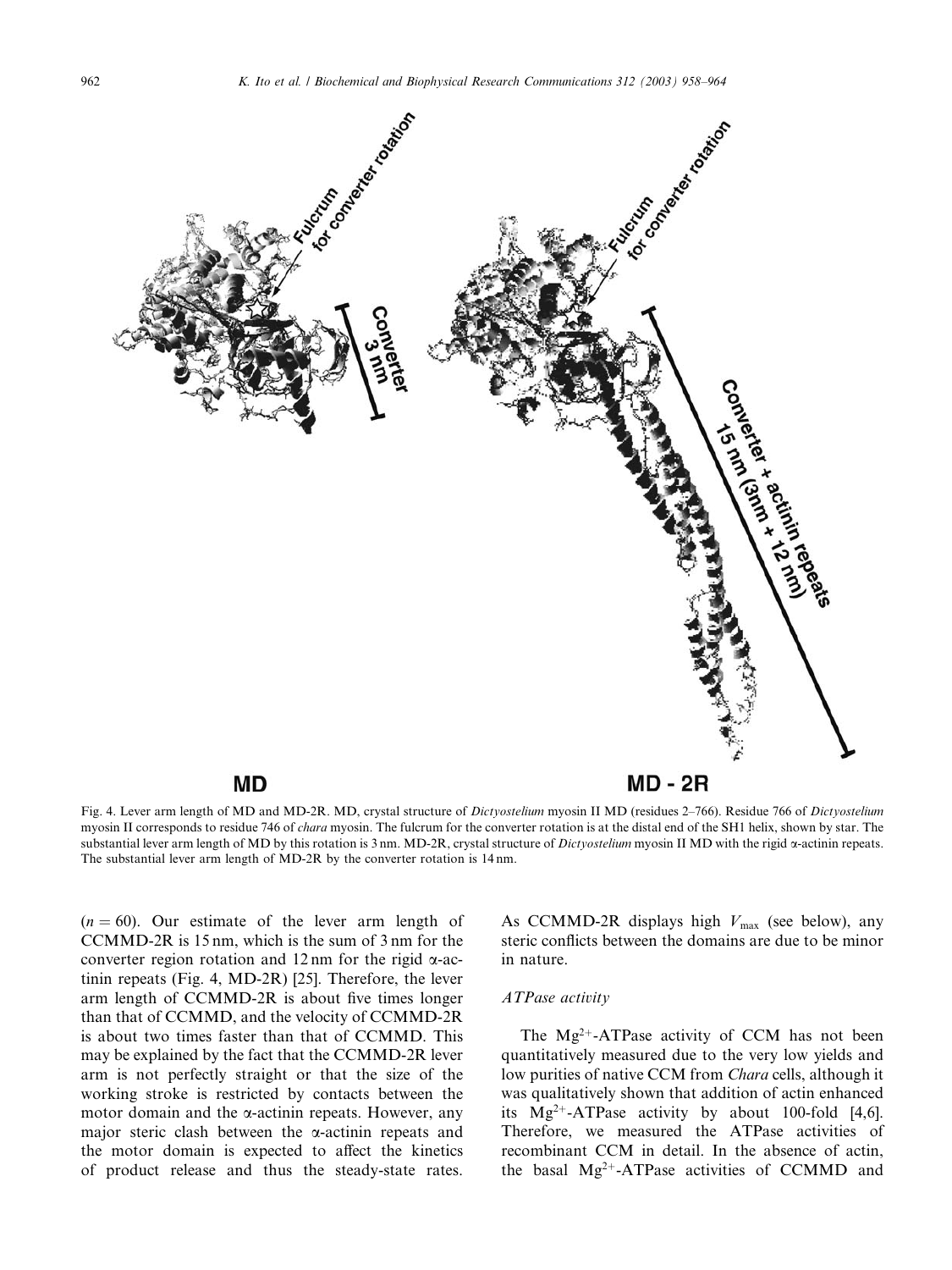Table 1 Steady-state ATPase activities<sup>a</sup>

|              | $Mg^{2+}$ -ATPase | $Mg^{2+}$ -ATPase +<br>$24 \mu M$ actin |
|--------------|-------------------|-----------------------------------------|
| <b>CCMMD</b> | $0.70 + 0.02$     | $210 + 6$                               |
| CCMMD-2R     | $1.1 + 0.1$       | $290 + 13$                              |

<sup>a</sup> Each datum shows Pi liberated/myosin head/s. Values are aver- $\text{ages} \pm \text{SD}$  of at least three independent measurements from two independent protein preparations. Reactions were performed as described under "Materials and methods" at 30 °C.

CCMMD-2R were 0.70 and 1.1 Pi/s/head, respectively (Table 1).

Because the actin-activated  $Mg^{2+}$ -ATPase activities of CCMMD and CCMMD-2R were very high, we were using very low concentrations of CCMMD and CCMMD-2R in the ATPase reaction mixture. Concentrations of CCMMD and CCMMD-2R in the reaction mixture were between  $0.1 \mu g/ml$  (in the presence of  $4 \text{ mg/ml}$  actin) and  $0.5 \text{ µg/ml}$  (in the presence of 0.125 mg/ml actin) (see Material and methods). Concentrations of ADP, which are generated by ATP hydrolysis and inhibit ATP binding to motor proteins, were below 0.1 mM during the reaction. Addition of 24  $\mu$ M actin to CCMMD and CCMMD-2R enhanced their  $Mg^{2+}$ -ATPase activity by 300- and 270-fold, respectively.  $V_{\text{max}}$  and  $K_{\text{app}}$  values of the actin-activated  $Mg^{2+}$ -ATPase of CCMMD and CCMMD-2R were determined by measuring the dependence of the activation on actin concentration and fitting the data to the Michaelis–Menten equation (Fig. 5).  $V_{\text{max}}$  of CCMMD and CCMMD-2R were 420 and 500 Pi/s/head, respec-



Fig. 5.  $Mg^{2+}$ -ATPase activities of CCMMD or CCMMD-2R as a function of actin concentrations. Each value, which was obtained by subtracting the basal  $Mg^{2+}$ -ATPase activity of each myosin from the measured value, shows net actin-activated  $Mg^{2+}$ -ATPase activity. Values are averages of three to four assays. The reaction was done at 30 °C. Data were fit to the Michaelis–Menten equation.  $V_{\text{max}}$  of CCMMD and CCMMD-2R were 420 and 500 Pi/s/head, respectively.  $K_{\text{app}}$  of CCMMD and CCMMD-2R were 23 and 19  $\mu$ M, respectively.



Fig. 6. Cosedimentation of CCMMD with actin. CCMMD  $(0.5 \mu M)$ was cosedimented with  $2 \mu M$  actin in the absence or presence of ATP. In the presence of ATP (+ATP), >95% of CCMMD were found in the supernatant (S). In the absence of ATP ( $-ATP$ ),  $>95%$  of CCMMD were found in the pellet (P).

tively.  $K_{\text{app}}$  of CCMMD and CCMMD-2R were 23 and  $19 \mu M$ , respectively.

We estimated the fraction of dead heads in CCMMD by measuring ATP-dependent acto-MD dissociation. More than 95% of CCMMD cosedimented with actin in the absence of ATP while more than 95% of CCMMD did not cosediment with actin in the presence of ATP (Fig. 6). Therefore, the fraction of dead head was estimated to be less than 10%. This result shows that most of the purified CCMMD is functional and suggests that the measured ATPase activity of the purified CCMMD reflects the actual activity of CCM. The actin-activated  $Mg^{2+}$ -ATPase activity of CCMMD and CCMMD-2R was highest among all myosins so far measured. This agrees well with the generality that fast myosins display high ATPase activity [41].

This paper reports the first successful expression and the characterization of the fast myosin from Chara. Our results provided conclusive evidence that the cDNA cloned by Kashiyama et al. [7] and Morimatsu et al. [8] encodes the fast myosin in Chara cells. Detailed measurements of key kinetic parameters of these motor domain constructs using ensemble kinetics and single molecule analysis will provide more direct estimates for  $d$  (step size) and  $t_{strong}$  (time spent in the strongly bound state with actin) and will reveal the specific features that allow CCM to move with the highest velocity observed for any myosin studied to date.

## Acknowledgments

We thank Drs. Taro, Q.P. Uyeda, and Yuichi Hiratsuka of National Institute of Advanced Industrial Science and Technology for helpful discussion and S. Zimmermann for expert technical assistance. This work was supported by Grant MA 1081/6-1 from the Deutsche Forschungsgemeinschaft (D.J.M.).

# References

- [1] N. Kamiya, in: F. Ruhland (Ed.), Handbuch der Planzenphysiologie, vol. XVII, Springer, Berlin, 1962, pp. 979–1035.
- [2] T. Shimmen, E. Yokota, Int. Rev. Cytol. 155 (1994) 97–139.
- [3] K. Yamamoto, S. Hamada, T. Kashiyama, CMLS Cell. Mol. Life Sci. 56 (1999) 227–232.